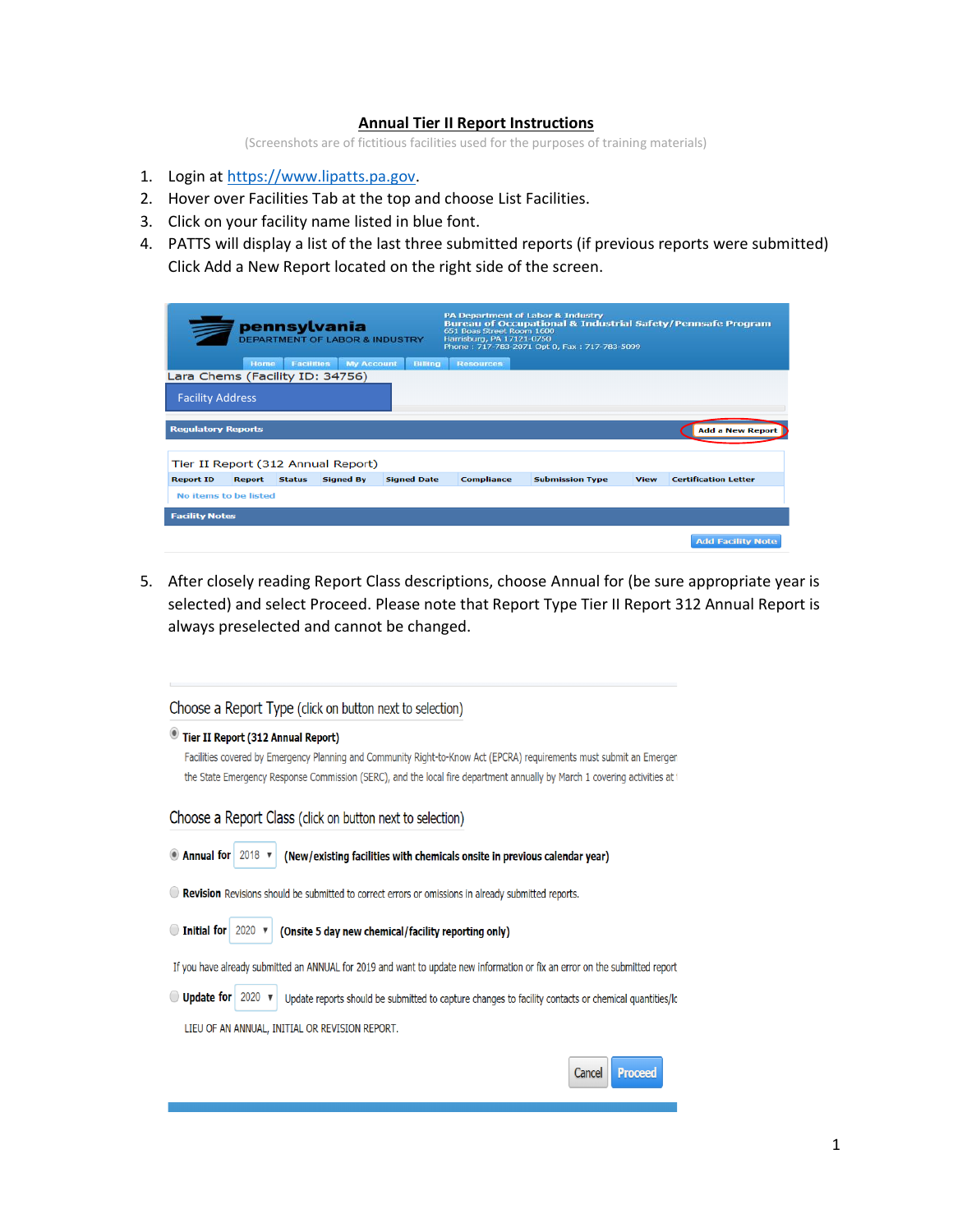6. Annual Reports will display 7 Steps that can be Edited:



Step 1: Facility Information- Click Edit on right-side of screen to edit the facility details

Step 2: Chemical Information- Click Add Chemicals to add a new chemical, Import Chemicals to import chemical information from other facilities you might report for e.g. a parent company that has same chemical.

- Choose the trashcan symbol to delete a chemical from list.
- Choose the Edit symbol to Edit chemical previously reported. Use this option to change Chemical Descriptions, Chemical State, Chemical Format; select Trade Secret if needed, Physical and Health hazards; Remove SDS/MSDS and replace with new SDS; Update Chemical Quantity, Location, Number of Days onsite, and Confidentiality of Storage Location. Gallon to pounds converter tool and Latitude and Longitude Coordinate tool are available in this section as well.

|                         | <b>Step 2: Review Chemical Inventory</b>                      | Total: 1            | EHS: 0                           | EHS>TPQ: 0                    |                                  |   | <b>Add Chemicals</b>                   |       | <b>Import Chemicals</b>                         |
|-------------------------|---------------------------------------------------------------|---------------------|----------------------------------|-------------------------------|----------------------------------|---|----------------------------------------|-------|-------------------------------------------------|
|                         | <b>Chemical List</b>                                          |                     |                                  |                               |                                  |   |                                        |       |                                                 |
| Back $\bullet$          | All A B C D E F G H I J K L M N O P Q R S T U V W X Y Z Other |                     |                                  |                               |                                  |   |                                        |       | Q                                               |
| <b>CAS</b><br><b>No</b> | ▲ Chemical Name                                               | <b>Pure/Mix EHS</b> |                                  | <b>Max Daily Amt</b><br>(lbs) | <b>EHS Exceeds</b><br><b>TPQ</b> |   | Edit Delete $\overline{\mathbf{I}}$ s. | Valid | <b>Last Modified</b><br><b>Date</b>             |
|                         |                                                               |                     | All<br>$\boldsymbol{\mathbb{v}}$ |                               |                                  |   |                                        |       |                                                 |
| 7722841                 | Hydrogen peroxide (Conc.<<br>52%                              | Pure                | Non-EHS                          | 10000                         | <b>No</b>                        | Þ | ŵ                                      |       | 2/11/2020<br>12:36:50 PM                        |
|                         |                                                               |                     |                                  |                               |                                  |   | <b>Total Results:1</b>                 |       | $\boldsymbol{\mathrm{v}}$<br>Rows per page   10 |

• Chemical Name in SDS section is where you select Remove and can then select Add to attach a new SDS.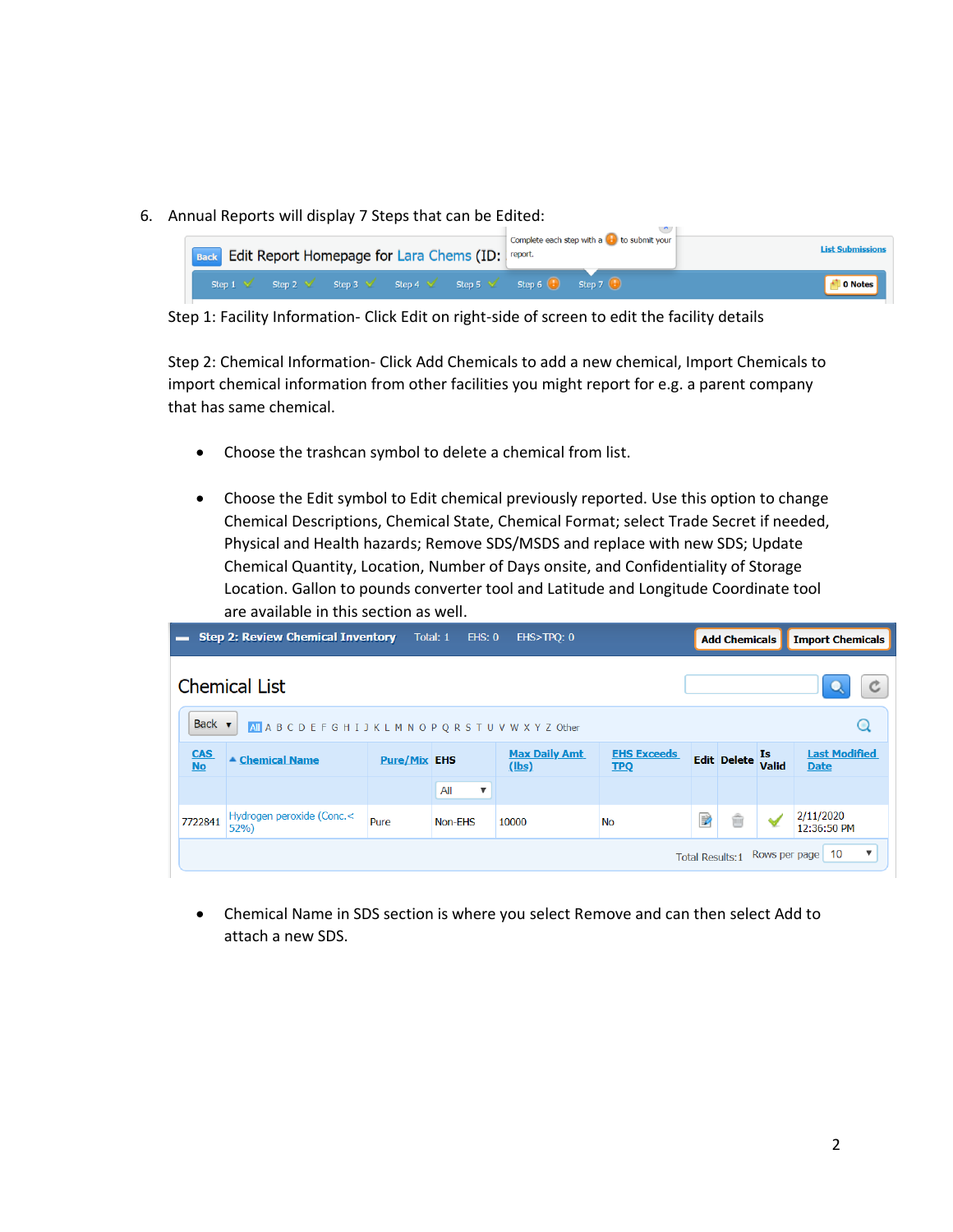| Ä<br>Chemical Description                                                                             | Inventory & Storage                              |                                                                                                                                                                                                                                                         |                                                                                                                                                                                                                                      |
|-------------------------------------------------------------------------------------------------------|--------------------------------------------------|---------------------------------------------------------------------------------------------------------------------------------------------------------------------------------------------------------------------------------------------------------|--------------------------------------------------------------------------------------------------------------------------------------------------------------------------------------------------------------------------------------|
| <b>Chemical Description</b>                                                                           |                                                  | Physical and Health Hazards *                                                                                                                                                                                                                           |                                                                                                                                                                                                                                      |
| <b>Search by CAS/Chemical Name</b>                                                                    |                                                  | <b>Physical Hazards</b><br><b>Check all that apply</b>                                                                                                                                                                                                  |                                                                                                                                                                                                                                      |
| CAS Number (If no CAS, type N/A) *<br>7722-84-1<br>Substance is Trade Secret<br><b>Chemical State</b> | Chemical Name *<br>Hydrogen peroxide (Conc.< 52% | Combustible dust<br>Corrosive to metal<br><b>Explosive</b><br>Flammable (gases, aerosols, liquids, or solids) Pyrophoric (liquid or solid)<br>Gas under pressure<br>Hazard Not Otherwise Classified (HNOC)<br>In contact with water emits flammable gas | Organic peroxide<br>□ Oxidizer (liquid, solid or gas)<br>Pyrophoric gas<br>Self-heating<br>Self-reactive                                                                                                                             |
| <b>Check all that apply</b>                                                                           |                                                  | <b>Health Hazards</b><br><b>Check all that apply</b>                                                                                                                                                                                                    |                                                                                                                                                                                                                                      |
| State *<br>Solid<br>$\sqrt{ }$ Liquid<br><b>Gas</b>                                                   |                                                  | Acute toxicity (any route of exposure)<br>Aspiration hazard<br>Carcinogenicity<br>Germ cell mutagenicity<br>Hazard Not Otherwise Classified (HNOC)<br>$SDS*$<br>Attach SDS *<br>Cacodylic Acid SDS.pdf (Remove)                                         | Reproductive toxicity<br>Respiratory or skin sensitization<br>Serious eye damage or eye irritation<br>Simple asphyxiant<br>∩<br>Skin corrosion or irritation<br>Specific target organ toxicity (single or<br>⋒<br>repeated exposure) |
| <b>Chemical Format</b><br>Pure/Mixture *<br>$\blacktriangleright$ Pure<br><b>Mixture</b>              | <b>EHS Name Search by EHS Name</b><br>$\Box$ EHS | See Notes on Reporting Chemicals at top of this page.                                                                                                                                                                                                   |                                                                                                                                                                                                                                      |
|                                                                                                       |                                                  |                                                                                                                                                                                                                                                         |                                                                                                                                                                                                                                      |

Step 3: Review Subject to Status- Choose Edit to answer and save answers to the questions.

Step 4: Review Report Contacts- Choose Edit to save current or edit contact info. If a Regulatory/Emergency Contact is deleted, the system will require you to enter another Regulatory/Emergency contact

Step 5: Review Attachments- Choose Edit located in the right side of the attachment section. Once Edit is selected, the options below will display. Attachments can be removed and replaced as needed. If site plan has not changed since last submission, you must validate that it is still valid. Select Save.

| <b>Attachment</b>                | <b>File</b>           | <b>Browse File to Upload</b> |
|----------------------------------|-----------------------|------------------------------|
| Site Plan (Map) *                | Site Map.pdf (Remove) |                              |
| Site Coordinate Abbreviations    |                       | Choose File No file chosen   |
| <b>Safequard Measures</b>        |                       | Choose File No file chosen   |
| Facility Emergency Response Plan |                       | Choose File No file chosen   |

\*\* Siteplan required for Annual, Revision, and Initial submission(s).

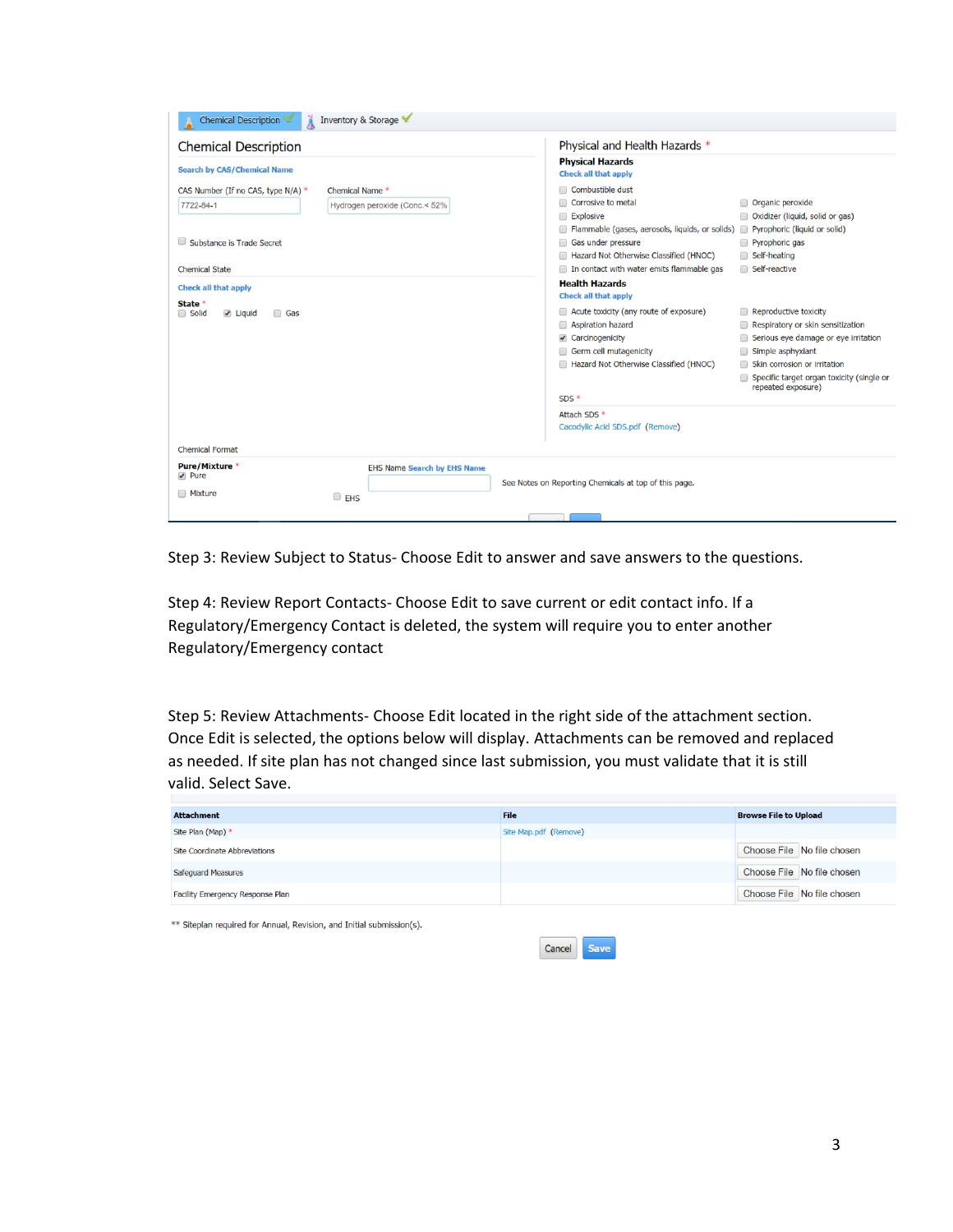#### Step 6: Review Fee Exemption Status



PLEASE NOTE: You can cancel the report up until all reporting steps are completed. Once all steps are completed, the cancel option disappears.

Step 7: Submit Report.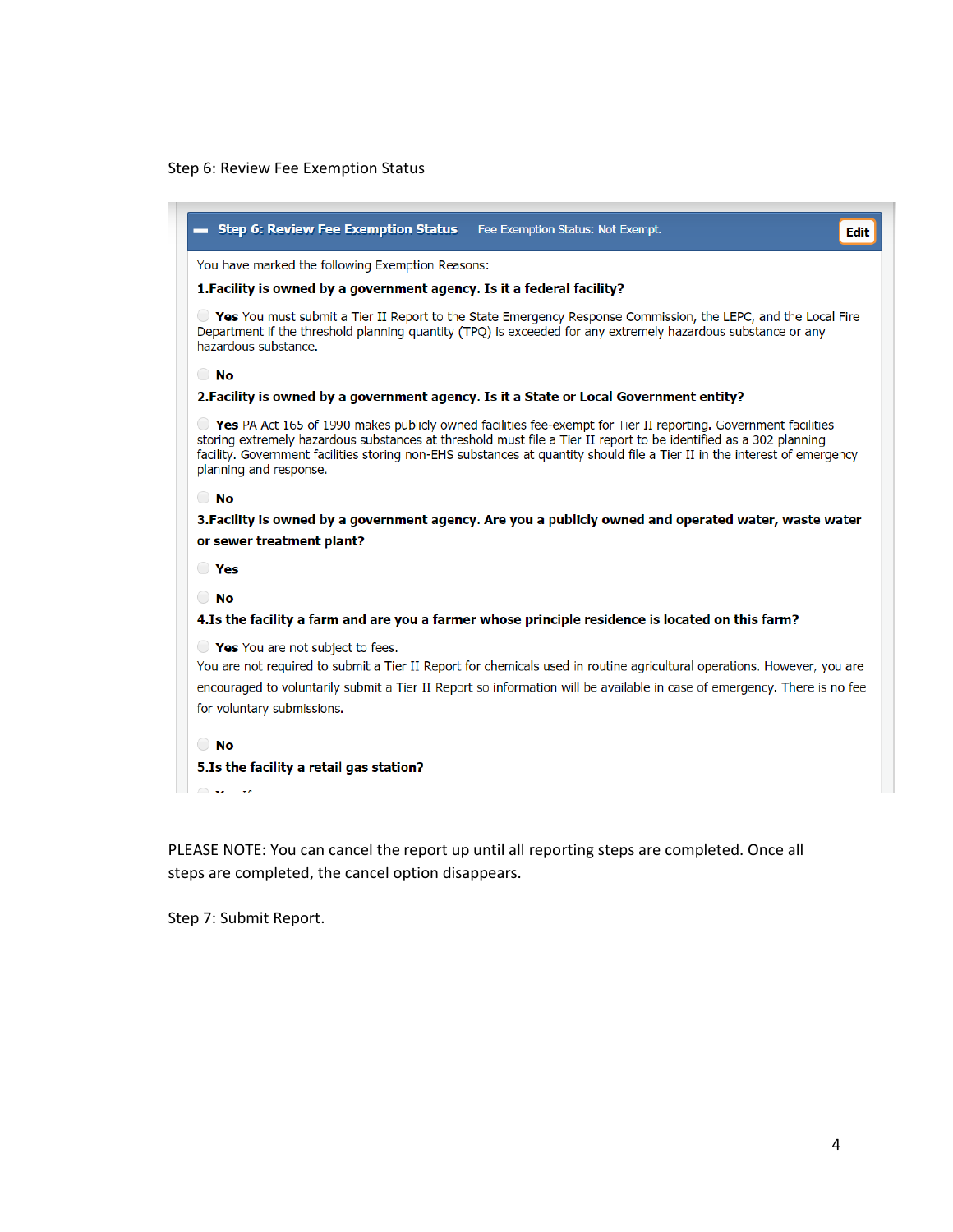Your facility's fee summary should display. Select Proceed with Report.

| <b>View Fee Summary</b>                                                                                                                                                         |      |                            |               |                        |                                   |
|---------------------------------------------------------------------------------------------------------------------------------------------------------------------------------|------|----------------------------|---------------|------------------------|-----------------------------------|
| Lara Chems (Facility ID: 34756)                                                                                                                                                 |      |                            |               |                        | <b>2018 Tier II Report Annual</b> |
| <b>Facility Address</b>                                                                                                                                                         |      |                            |               |                        |                                   |
| The Invoice Amount is calculated based on your report. Payment of the complete Invoice Amount is required for your report to be in compliance!<br><b>Reporting Period: 2018</b> |      |                            |               |                        |                                   |
| <b>Item</b>                                                                                                                                                                     | Rate | Quantity                   | <b>Amount</b> | <b>No of Chemicals</b> |                                   |
| SECTION 312 FEE                                                                                                                                                                 | 10   |                            | 20,00         | 2                      |                                   |
| <b>Grand Total</b>                                                                                                                                                              |      |                            | 20.00         |                        |                                   |
|                                                                                                                                                                                 |      | <b>Proceed With Report</b> |               |                        |                                   |

Checkmark box as shown beside text below. You will later need to print the certification letter and sign it, or have it signed by the Authorized Representative. Enter the person's name in the fields below that will be signing the certification letter once it is printed.

Select Submit.

| Certify Report                  |                                   |
|---------------------------------|-----------------------------------|
| Lara Chems (Facility ID: 34756) | <b>2018 Tier II Report Annual</b> |
| <b>Facility Address</b>         |                                   |
| Type: Facility                  |                                   |

■ I understand that I am officially submitting this report and associated information to authorities. 1 I also understand that once the submission is completed it will become an official archive for authorities.

| Name of Owner/Operator or<br>Authorized Representative * | Official Title *        |
|----------------------------------------------------------|-------------------------|
| John Doe                                                 | <b>Business Manager</b> |
| Telephone Number *                                       | Date <sup>*</sup>       |
| 717-112-2222                                             | 08/16/2019              |

Submit Cancel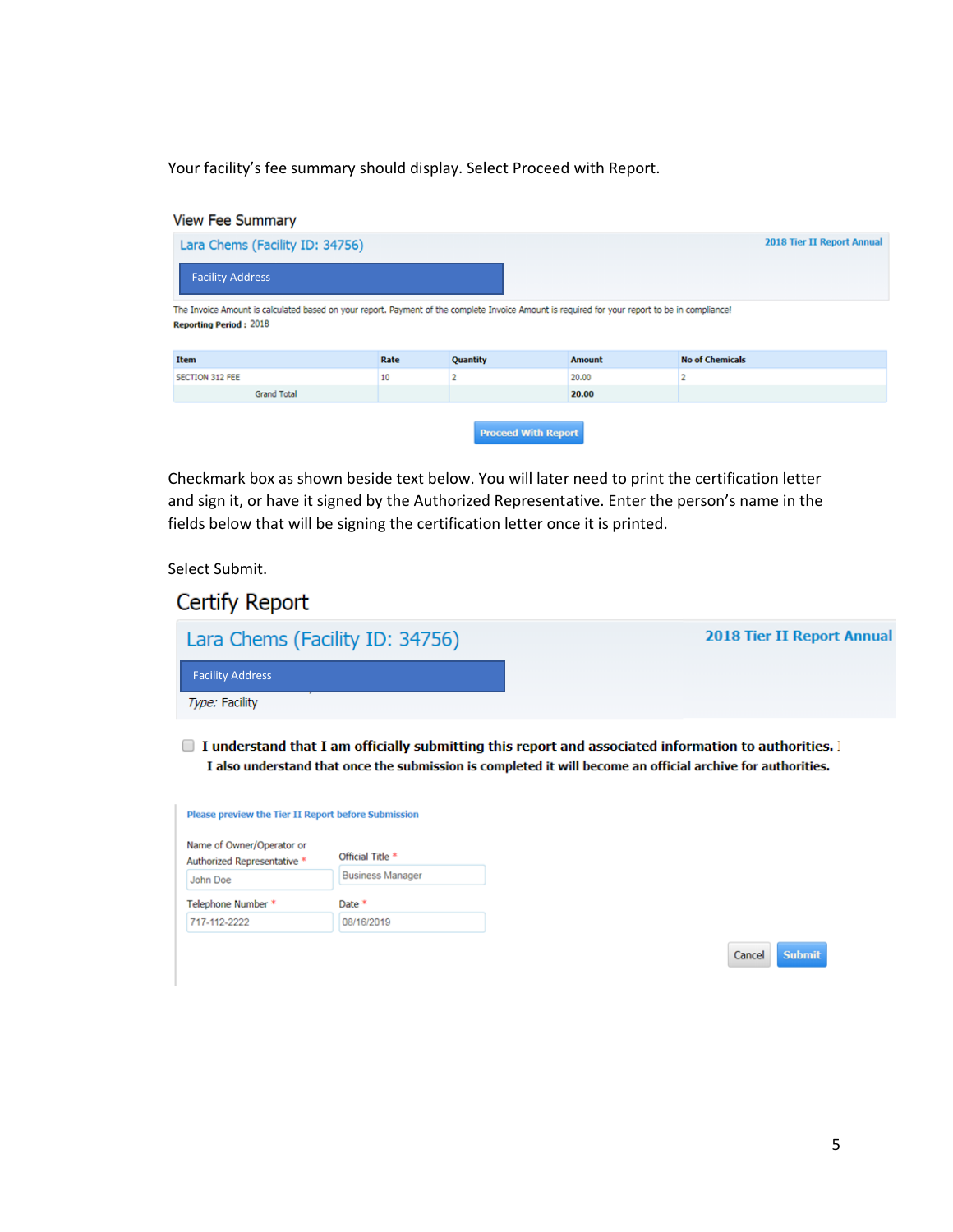# End of Report Options:

Print Certification Letter and sign it or have the owner or other authorized representative sign the letter. If you owe a fee; mail the check or money order with the certification letter to

# **General Mailing Address**:

Commonwealth of Pennsylvania PA Department of Labor & Industry Bureau of Occupational & Industrial Safety/Pennsafe Program PO Box 68571 Harrisburg, PA 17106-8571

or

#### **Certified Mailing Address**:

Commonwealth of Pennsylvania PA Department of Labor & Industry Bureau of Occupational & Industrial Safety/Pennsafe Program 651 Boas Street Room 1600 Harrisburg, PA 17121-0750

| Lara Chems (Facility ID: 34756) | <b>2018 Tier II Report Annual</b>                                                                                                                                        |
|---------------------------------|--------------------------------------------------------------------------------------------------------------------------------------------------------------------------|
| <b>Facility Address</b>         |                                                                                                                                                                          |
|                                 |                                                                                                                                                                          |
|                                 |                                                                                                                                                                          |
|                                 |                                                                                                                                                                          |
|                                 | Thank you for submitting the online report. However, you will need to complete some additional steps for                                                                 |
|                                 | your report to be considered complete.                                                                                                                                   |
|                                 | Your Tier II Submission is not complete until a Signed Certification Letter is received by PENNSAFE.                                                                     |
|                                 | If you have entered a valid e-mail address, you will be notified of this successful report submission. This                                                              |
|                                 | report will be reviewed by State officials.                                                                                                                              |
|                                 | Your signed certification letter/invoice should be returned with any applicable fees due. Please send a check                                                            |
|                                 | or money order for the full amount of the reporting fees made payable to: Pennsylvania Hazardous Materials                                                               |
|                                 | Response Fund.                                                                                                                                                           |
|                                 | If you have added or made changes to a previous year's report, please make sure that the                                                                                 |
|                                 | information does not also need to be updated on your most recent year's report to help                                                                                   |
|                                 | Emergency Responders access the most accurate inventory and/or contact information. You                                                                                  |
|                                 | may view the most recent report year's information from the facility's List Submissions page.                                                                            |
|                                 | For questions, please reference the Help Guide for the appropriate contact.                                                                                              |
|                                 |                                                                                                                                                                          |
|                                 | <b>View Report</b><br><b>Print Report</b><br><b>List Submissions</b><br><b>List Facilities</b><br><b>Print Certification Letter</b><br><b>Print Fee Exemption Letter</b> |
|                                 |                                                                                                                                                                          |